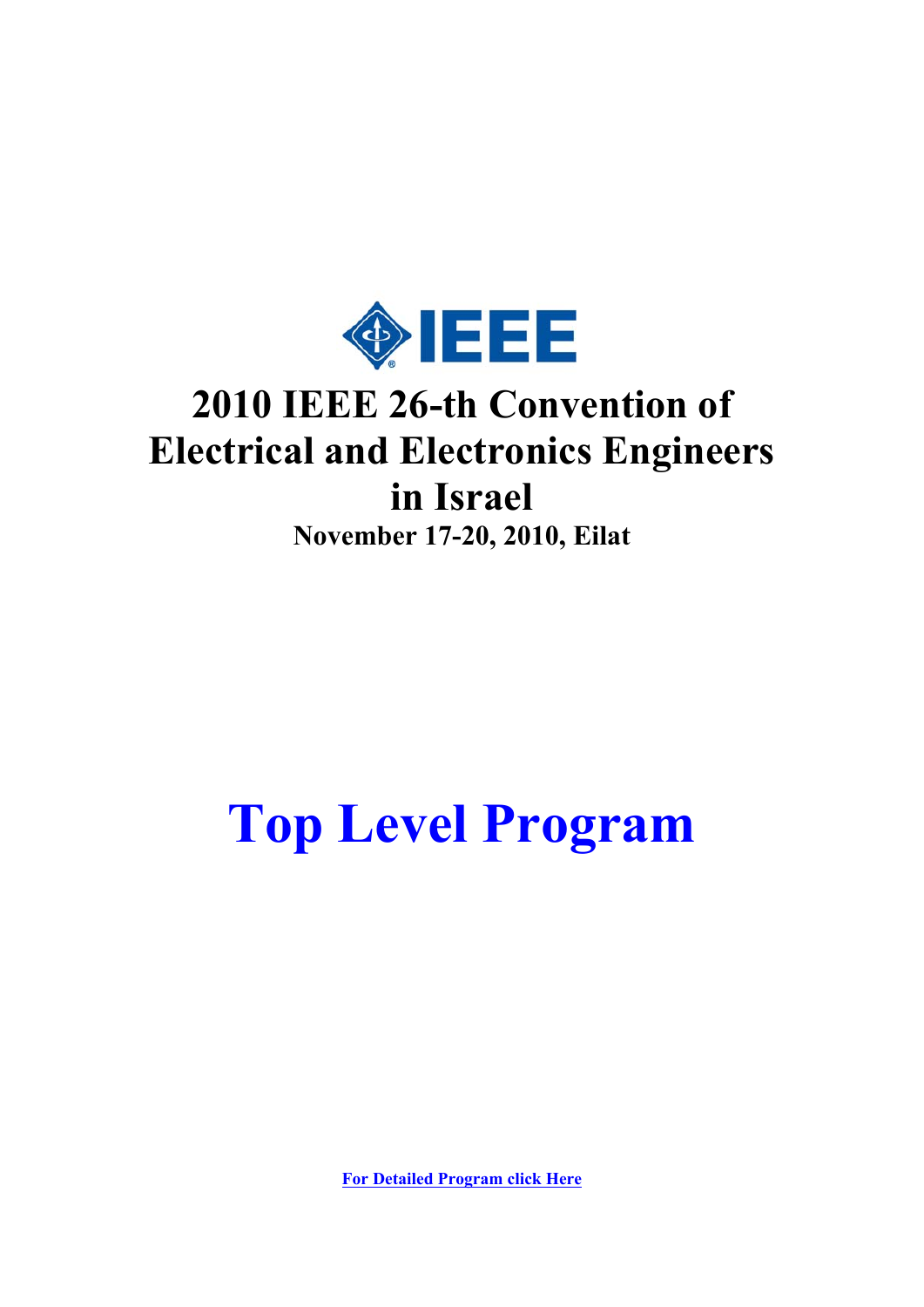#### **Wednesday, November 17, 2010**

| 13:30-15:00 |                                                                                                                |  |  |  |  |  |  |
|-------------|----------------------------------------------------------------------------------------------------------------|--|--|--|--|--|--|
|             | Get-together and Cocktail at Tradeshow Area<br><b>Herods Forum Hotel, Kings Hall</b>                           |  |  |  |  |  |  |
| 15:00-17:00 |                                                                                                                |  |  |  |  |  |  |
|             | <b>Opening Ceremony and Greetings</b>                                                                          |  |  |  |  |  |  |
|             | Chairman: Eng. David Bar-Akiva, Convention Vice Chairman                                                       |  |  |  |  |  |  |
|             |                                                                                                                |  |  |  |  |  |  |
|             | Eng. Emil Koifman, Chairman of SEEEI                                                                           |  |  |  |  |  |  |
|             | Prof. Zigmond Zinger, Chairman of IEEE Israel                                                                  |  |  |  |  |  |  |
|             | Mr. Amos Lasker, President & C.E.O. Israel Electric                                                            |  |  |  |  |  |  |
|             | Mr. Shaul Tzemach, General Manager of National Infrastructure Ministry                                         |  |  |  |  |  |  |
|             | Mr.Yitzhak HaLevy City Mayor of Eilat                                                                          |  |  |  |  |  |  |
|             | Dr. Malcolm Kennedy, Director of Renewable Energy Generation, Former President of IEE, UK                      |  |  |  |  |  |  |
|             | 20 Years of Privatized Electricity Supply in Great Britain – a Success Story?                                  |  |  |  |  |  |  |
|             | Prof. Dr. Gerald Gerlach, Chairman of VDE Engineering Education Committee, Germany                             |  |  |  |  |  |  |
|             | <b>Current Challenges in Engineering Education</b>                                                             |  |  |  |  |  |  |
|             | <b>Herods Forum Hotel, Kings Hall</b>                                                                          |  |  |  |  |  |  |
| 17:00-17:30 | <b>Coffee Break</b>                                                                                            |  |  |  |  |  |  |
| 17:30-19:30 | <b>Smart Electricity Grids</b>                                                                                 |  |  |  |  |  |  |
|             | Chairman: Eng. Emanuel Marynko,                                                                                |  |  |  |  |  |  |
|             |                                                                                                                |  |  |  |  |  |  |
|             | Dr. Giuliano Monizza, Vice President in Power Products & Power Systems Divisions in ABB, Italy.                |  |  |  |  |  |  |
|             | Delivering Energy Efficiency and Integration of Renewable Energies "SMART GRIDS"                               |  |  |  |  |  |  |
|             |                                                                                                                |  |  |  |  |  |  |
|             | Ms. Barbara Goldstein, Scientific Advisor PML, USA                                                             |  |  |  |  |  |  |
|             | Smart Grid Challenges and "Progress" an Overview of the National Institute of Standards and Technology Program |  |  |  |  |  |  |
|             |                                                                                                                |  |  |  |  |  |  |
|             | Mr. Edwin R. Hoinowski President of SATEC USA                                                                  |  |  |  |  |  |  |
|             | American - Israeli Partnership for Smart Grid                                                                  |  |  |  |  |  |  |
|             |                                                                                                                |  |  |  |  |  |  |
|             | Mr. Robert Summers, General Electric                                                                           |  |  |  |  |  |  |
|             | <b>Smart Grid Solutions for 21-st Century Energy</b>                                                           |  |  |  |  |  |  |
|             | <b>Herods Forum Hotel, Kings Hall</b>                                                                          |  |  |  |  |  |  |
| 19:30-21:30 | <b>Dinner</b> (individual arrangements)                                                                        |  |  |  |  |  |  |
| 21:30-23:30 | <b>Social Events</b>                                                                                           |  |  |  |  |  |  |
|             | <b>Dan Eilat Hotel - Blue Hall</b>                                                                             |  |  |  |  |  |  |

#### **Of Special Interest to Educators**

| Thursday, 11:30 - 13:00                                      |
|--------------------------------------------------------------|
| <b>Plenary Session</b>                                       |
| Chairman: Eng. Rafi Cohen                                    |
| <b>Engineering Education and Professional Training</b>       |
| Dr. Eng. Dipl. Wirtsch-Eng. Michael Schanz, VDE, Germany     |
| <b>Future Electrical Engineers</b>                           |
| Dr. Miri Yemini - SCE, Shamoon Colege of Engineering, Israel |
| Engineer – Entrepreneur                                      |
| <b>Interactive Panel Discussion</b>                          |
| Dan Eilat Hotel - Tarshish Hall A                            |
|                                                              |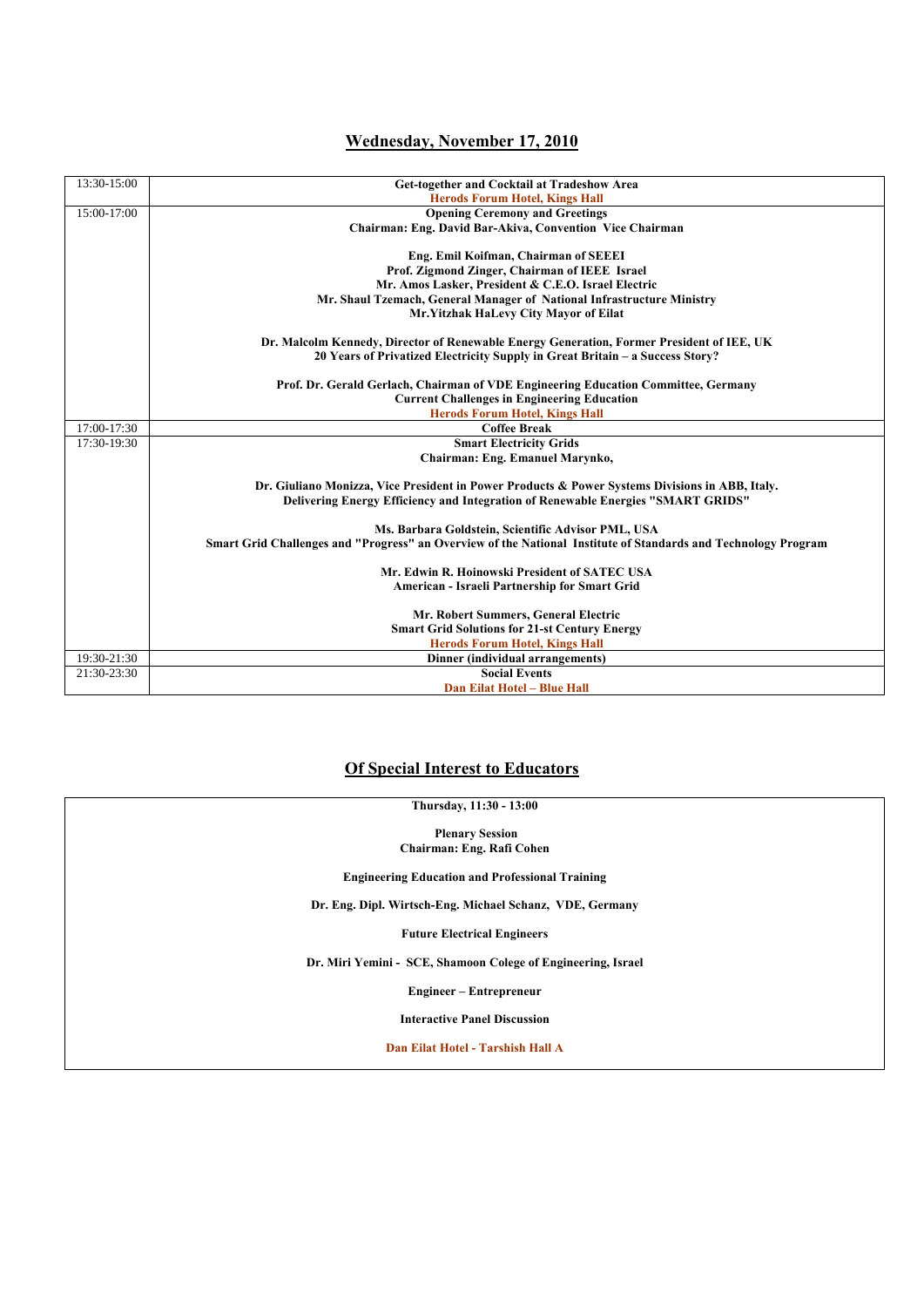#### **Thursday, November 18, 2010**

|              | <b>•</b> Hilton                                                                                                            | <b>•</b> Hilton   | <b>•</b> Hilton  | <b>•</b> Hilton                        | <b>• Hilton</b>                                                        | <b>•</b> Hilton    | <b>•</b> Hilton     |  |  |
|--------------|----------------------------------------------------------------------------------------------------------------------------|-------------------|------------------|----------------------------------------|------------------------------------------------------------------------|--------------------|---------------------|--|--|
|              | <b>Sapphire Hall</b>                                                                                                       | <b>Topaz Hall</b> | <b>Opal Hall</b> | <b>Edom Hall</b>                       | <b>Ophir Hall</b>                                                      | <b>Eden Hall</b>   | <b>Canaan Hall</b>  |  |  |
| 8:30-10:30   | Cellular Bioengineering                                                                                                    | Switched and      | Coding for       | Circuits &                             | IT Aspects of                                                          | Power Supply,      | Power               |  |  |
|              | (Gefen, Weihs)                                                                                                             | Hybrid            | Memories         | Systems(1,2)                           | <b>Constrained Cell-</b>                                               | Delivery in        | Engineering $(1,2)$ |  |  |
|              |                                                                                                                            | Systems           | (Litsyn)         | (Gershon)                              | <b>Sites Cooperation</b>                                               | VLSI               | (Kuperman)          |  |  |
|              |                                                                                                                            | (Margaliot)       |                  |                                        | (Shamai, Reichman)                                                     | (Shachter,         |                     |  |  |
|              |                                                                                                                            |                   |                  |                                        | Cooperative                                                            | Kolodny)           |                     |  |  |
|              |                                                                                                                            |                   |                  |                                        | Communication                                                          |                    |                     |  |  |
|              |                                                                                                                            |                   |                  |                                        | (Reichman)                                                             |                    |                     |  |  |
| 10:30-11:00  | Coffee                                                                                                                     |                   |                  |                                        |                                                                        |                    |                     |  |  |
| 11:00-12:00  | <b>Bio-inspired Electrical</b>                                                                                             | Switched and      | Information      | Circuits &                             | Cooperative                                                            | Signal             | Power               |  |  |
|              | Engineering                                                                                                                | Hybrid            | Theory $(1,2)$   | Systems(3,4)                           | Communication                                                          | Processing $(2,3)$ | Engineering $(3,4)$ |  |  |
|              | (Shefi)                                                                                                                    | Systems           | (Zamir)          | (Ciufudean)                            | (Reichman)                                                             | (Kagan)            | (Rabinovici)        |  |  |
|              |                                                                                                                            | (Margaliot)       |                  |                                        |                                                                        |                    |                     |  |  |
| 12:00-13:00  |                                                                                                                            | <b>VLSI</b>       |                  |                                        | Communication(1)                                                       |                    |                     |  |  |
|              |                                                                                                                            | Photonics         |                  |                                        | (Amrani)                                                               |                    |                     |  |  |
|              |                                                                                                                            | (Weiss, Lee)      |                  |                                        |                                                                        |                    |                     |  |  |
| 13:00-14:00  |                                                                                                                            |                   |                  | Light Lunch (included in registration) |                                                                        |                    |                     |  |  |
| 14:00-16:00  | Networks and                                                                                                               | Network           | Information      | Circuits &                             | Communication(2,3)                                                     | Signal             | Power               |  |  |
|              | Computation                                                                                                                | Processors and    | Theory $(3,4)$   | Systems(5,6)                           | (Zalevsky)                                                             | Processing $(4,5)$ | Engineering $(5,6)$ |  |  |
|              | (Even, Ron)                                                                                                                | Networks on       | (Erez)           | (Ben-Gal)                              |                                                                        | (Moyal)            | (Shmilovitz)        |  |  |
|              |                                                                                                                            | Chip              |                  |                                        |                                                                        |                    |                     |  |  |
|              |                                                                                                                            | (Weiss)           |                  |                                        |                                                                        |                    |                     |  |  |
| 16:00-16:30  |                                                                                                                            |                   |                  | Coffee                                 |                                                                        |                    |                     |  |  |
| 16:30-17:30  |                                                                                                                            | Computer          | Information      | Biology &                              | Communications(4)                                                      | Signal             | Signal              |  |  |
|              |                                                                                                                            | Simulation        | Theory $(5)$     | <b>EMC</b>                             | (Amrani)                                                               | Processing $(6)$   | Processing $(1)$    |  |  |
|              |                                                                                                                            | Technology        | (Ingber)         | (Perez)                                |                                                                        | (Gannot)           | (Kochman)           |  |  |
|              |                                                                                                                            | (CST)             |                  |                                        |                                                                        |                    |                     |  |  |
| 17:30 -19:00 |                                                                                                                            |                   |                  |                                        | Awards Ceremony + Lecture by Professor Eilam Gross, Weizmann Institute |                    |                     |  |  |
|              |                                                                                                                            |                   |                  |                                        | The LHC Collider and the Search for the God Particle                   |                    |                     |  |  |
|              |                                                                                                                            |                   |                  | <b>Hilton, Canaan Hall</b>             |                                                                        |                    |                     |  |  |
| 19:00-20:00  |                                                                                                                            |                   |                  | Dinner (individual arrangements)       |                                                                        |                    |                     |  |  |
| 20:00-21:30  |                                                                                                                            |                   |                  |                                        | Festive Evening Ceremony, Chairman: Eng. Emil Koifman                  |                    |                     |  |  |
|              | Certificates & Scholarships Awarding Ceremony with the participation of Dr. Uzi Landau Minister of National Infrastructure |                   |                  |                                        |                                                                        |                    |                     |  |  |
|              | <b>Dan Eilat Hotel - Blue Hall</b>                                                                                         |                   |                  |                                        |                                                                        |                    |                     |  |  |
| 21:30-23:30  | <b>Social Events</b>                                                                                                       |                   |                  |                                        |                                                                        |                    |                     |  |  |
|              | <b>Dan Eilat Hotel - Blue Hall</b>                                                                                         |                   |                  |                                        |                                                                        |                    |                     |  |  |